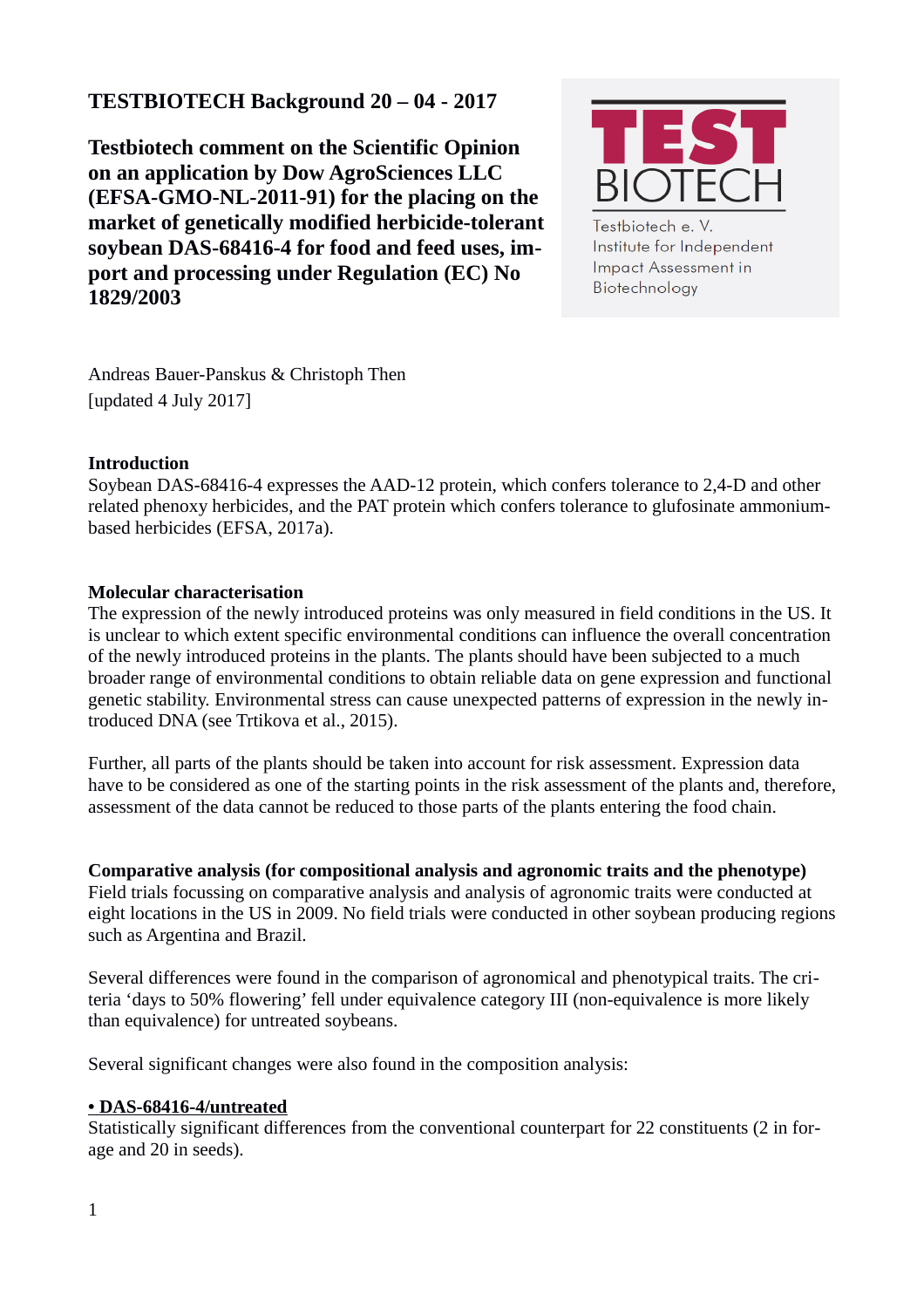The level of 18 of the 22 constituents fell under equivalence category I or II, while the level of four seed constituents fell under equivalence category III or IV.

# **•DAS-68416-4/2,4-D**

Statistically significant differences were identified for 23 constituents (2 in forage and 21 in seeds). The level of 19 of the 23 constituents29 fell under equivalence category I or II, while the level of four seed constituents fell under equivalence category III or I.

### **•DAS-68416-4/glufosinate**

Statistically significant differences were identified for 26 constituents (2 in forage and 24 in seeds). The level of 19 of the 26 constituents30 fell under equivalence category I or II, while the level of seven seed constituents fell under equivalence category III or IV (Table 3).

#### **•DAS-68416-4/2,4-D + glufosinate**

Statistically significant differences were identified for 20 constituents (1 in forage and 19 in seeds). The level of 16 of the 20 constituents31 fell under equivalence category I or II, while the level of four seed constituents fell under equivalence category III or IV.

EFSA´s own guidance states that non-equivalence is more likely than equivalence for all significant findings that fall under equivalence category III or IV. Therefore, the genetically engineered soybean has to be considered to be different from its isogenic comparator in regard to several compounds: moisture, stearic acid, calcium, four amino acids, iron content, folic acid, raffinose and lectin activity.

Given this wide range of biologically relevant differences, it is not acceptable that EFSA failed to require further studies e.g.

- omics studies (proteomics, transcriptomics, metabolomics) to assist the compositional analysis and the assessment of the phenotypical changes.
- Investigation into changes in the content of miRNA that can be taken up from the gut and render biological effects across borders of life domains.
- Exposure of the plants to a wide range of defined biotic or abiotic stressors to assess the true range of possible changes in the plants´ composition
- Inclusion of more varieties inheriting the trait in order to investigate how the gene constructs interact with the genetic background of the plants.
- Feeding trials with the whole plants to assess potential health effects. The effects on the immune system were completely ignored in the assessment of potential health impacts from the increased levels of lectins.

Based on the available data, no final conclusions can be drawn on the safety of the plants.

# **Toxicology**

The applicant conducted an acute toxicity study, a feeding study with chickens as well as three 28 day studies to confirm the safety of soybean DAS-68416-4. Two of the three 28-day studies were rejected by EFSA due to methodological flaws.

The third 28-day study on mice found changes in blood parameters and other significant changes. Only a small number of animals were examined.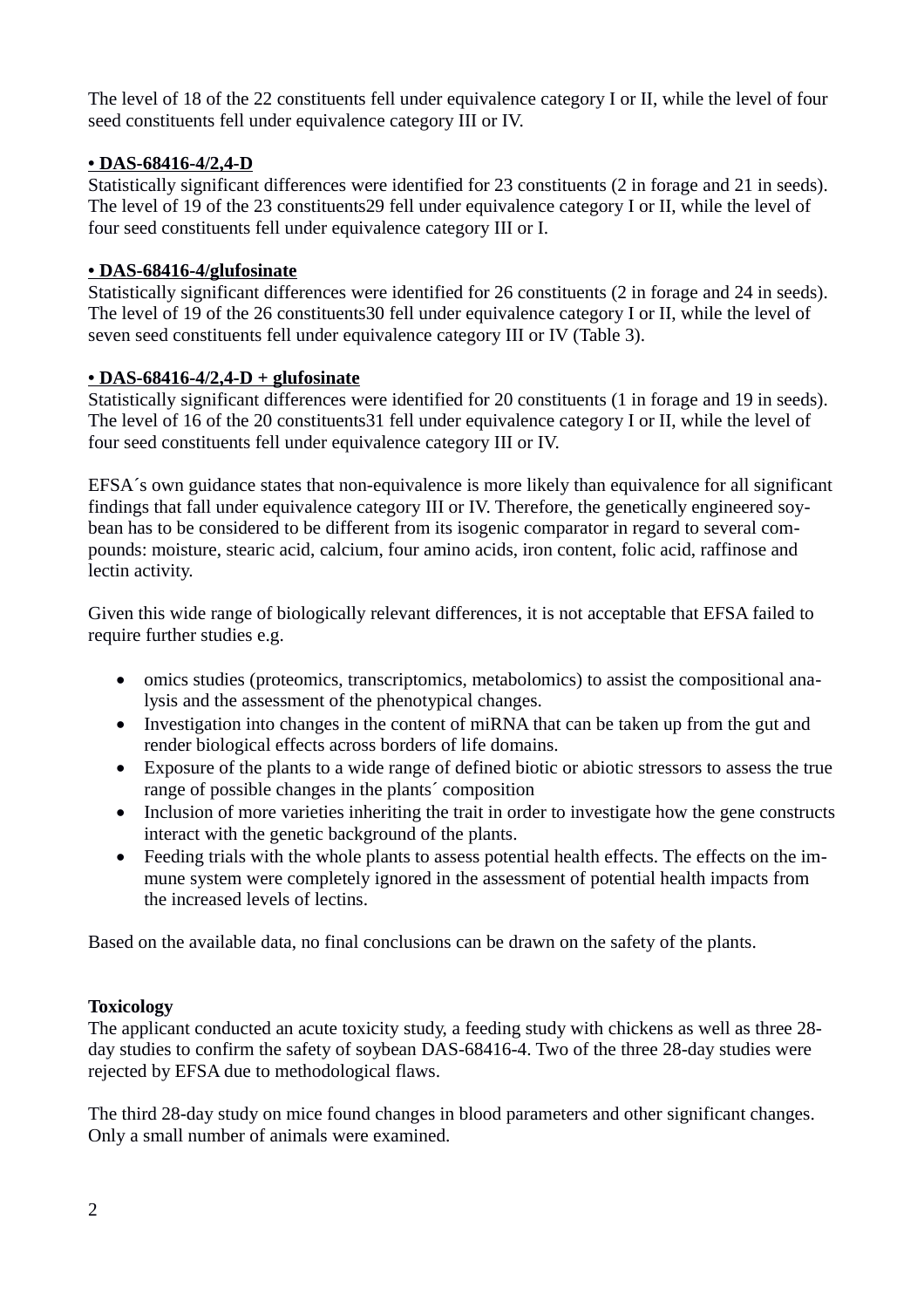Despite biologically relevant differences being found in the comparative assessment, no further testing of the whole plant was requested. Strikingly, no 90-day subchronic study was requested by EFSA. This gap in risk assessment was criticised by experts from several EU Member States (EFSA, 2017b). Implementation Regulation (503/2013) requests 90-day subchronic studies are undertaken as part of the risk assessment for all applications filed after 2014. In the light of this regulation, it is obvious that such data also have to be requested in cases where many biologically relevant differences between the event and its comparator are found, including compounds such as lectins. Further, multigenerational studies should have been performed to assess the impact on the reproductive system.

Beyond this, the residues from spraying were considered to be outside the remit of the GMO panel. However, without detailed assessment of these residues no conclusion can be drawn on the safety of the imported products: Due to the specific agricultural practices that go along with the cultivation of these herbicide resistant plants, there are, for example, specific patterns of applications, exposure, occurrence of specific metabolites and emergence of combinatorial effects that require special attention.

Herbicide-resistant plants are meant to survive the application of the complementary herbicide while most other plants will die after short time. Thus, for example, residues of glufosinate and 2,4- D its metabolites and additives to the formulated product might accumulate and interact in the plants. As the publication by Kleter et al. (2011) shows, using herbicides to spray genetically engineered herbicide-resistant plants does indeed lead to patterns of residues and exposure that have to be assessed in detail.

While it is true that Pesticide Regulations 396/2005 and 1107/2009 are relevant in this context, in practice, they are not sufficient to generate the data needed to assess the residues from spraying with complementary herbicides. In addition, according to a reasoned legal opinion drawn up by Kraemer (2012), from a regulatory point of view, residues from spraying with complementary herbicides do, indeed, have to be taken into account in the risk assessment of genetically engineered plants.

There is a clear gap in the safety assessment of the genetically engineered soybeans that cannot be filled by adjustments to the MRLs applicable under the Pesticide Regulation. Consequently, the impact of spraying residues has to be assessed before the soybeans can be declared safe. The failure to do so poses real safety risks to humans, animals and the environment generally.

In conclusion, GMO risk assessment cannot avoid its obligation to make sure that the applicant provides all data necessary to assess the product derived from the soybean in all relevant health aspects.

There are good reasons to assess the residues from spraying with the complementary herbicides in detail:

- From scientific literature (not acknowledged by EFSA) it is known that metabolisation in crops tolerant to 2,4-D may lead to the production of the compound 2,4-DCP (2,4-Dichlorophenol). According to a review by Lurquin (2016), 2,4-DCP may cause negative metabolic and genotoxic effects, and, like 2,4-D, is listed as "a possible carcinogen based on inadequate evidence in humans and limited evidence in experimental animals" by IARC.
- A new study has recently linked 2,4-D with Non-Hodgkin Lymphoma (Smith et al., 2017).
- Some of the complementary herbicides for use on DAS-68416-4 soybean will be phased out in Europe e.g. fluazifop and diclofop-Methyl.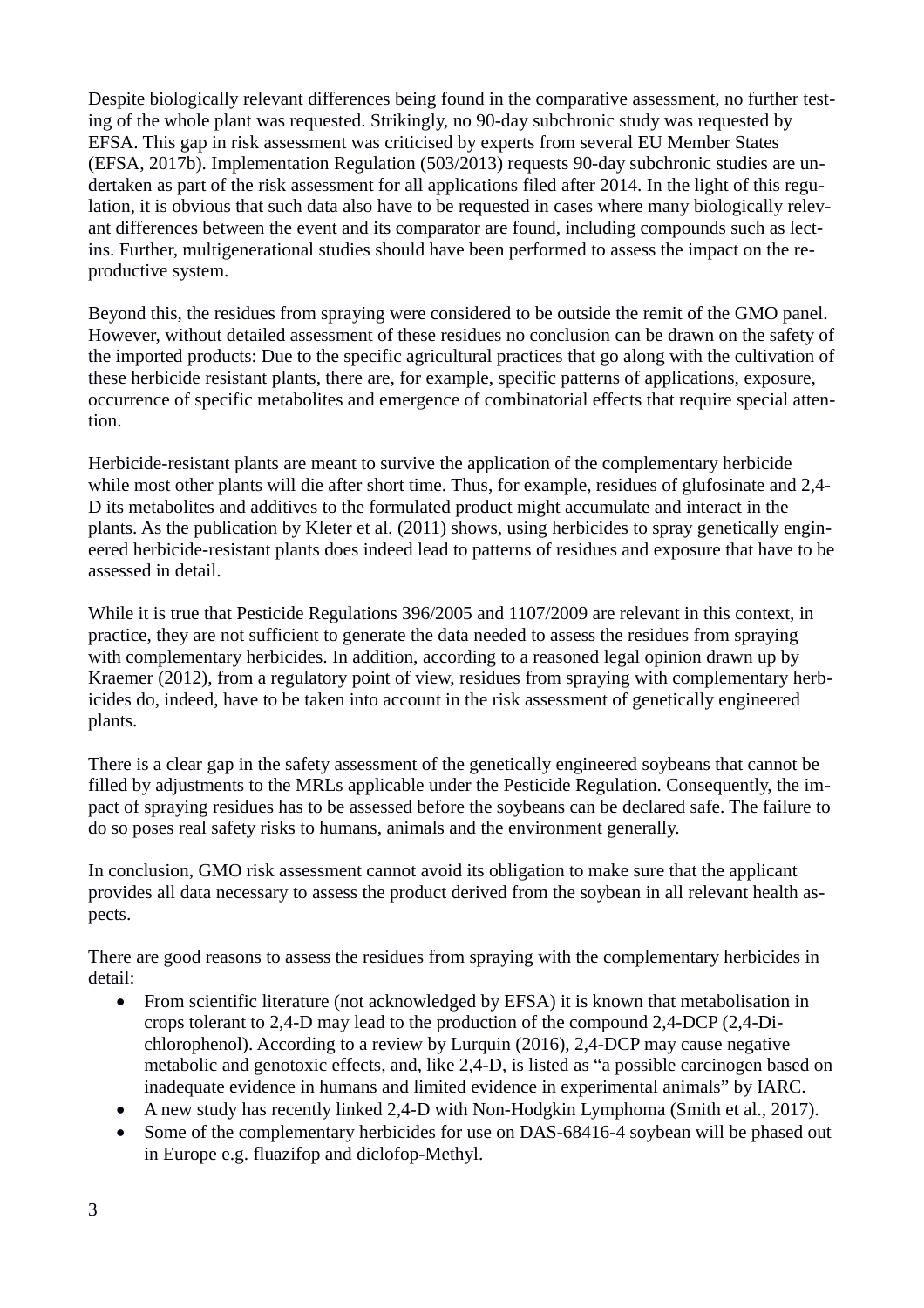- Glufosinate is suspected of having negative impacts on health (EFSA, 2005) and was already about to be phased out in the EU (EU Pesticides Database, 2017) because of being classified as showing reproductive toxicity.<sup>[1](#page-3-0)</sup> Meanwhile their approval periods were exten-ded.<sup>[2](#page-3-1)</sup> It is also known to cause residues from spraying if used as a complementary herbicide on genetically engineered plants.
- Combinatorial effects are likely to arise from the interaction of residues from spraying with glufosinate and 2,4-D together.

In any case, both the EU pesticide regulation and the GMO regulation require a high level of protection for health and the environment. Thus, in regard to herbicide-resistant plants, specific assessment of residues from spraying with complementary herbicides must be considered to be a prerequisite for granting authorisation. In addition, cumulative effects have to be investigated if a plant contains or produces other compounds of potential toxicity.

It should be acknowledged, that no new methodology is needed to assess the health risks emerging from the combinatorial application of the herbicides and their potential interaction with the other plant constituents. There is, for example, no need to apply methods such as the Monte Carlo Risk Assessment (MCRA) because the majority of potential stressors can be expected to occur in a fixed combination and follow a specific pattern of exposure. Rather, the methods currently available (*in vivo* and / or *in vitro*) are sufficient to assess the health effects: For example, Regulation (EC) No 1907/2006 (REACH) provides guidance on how substances that are in fact mixtures (isomeric mixtures, MCS (multi-constituent substance) and UVCB (substances of unknown or variable composition, complex reaction products or biological materials) should be assessed for their PBT/vPvB (persistent, bioaccumulative and toxic) properties. In general, due to the nature of "substances of unknown or variable composition, complex reaction products or biological materials" it is not possible to make reliable predictions about the additive, or synergistic, or antagonistic mode of effects. Therefore, such substances have to be tested as a mixture, not as single compounds. For example, chronic feeding studies are a well-established method to generate the relevant data.

Consequently, the toxicological assessment as performed by EFSA is not acceptable.

#### **Allergenicity**

There are several relevant issues that were left aside in risk assessment of EFSA regarding allergenicity and the immune system.

- No non-IGE-mediated immune reactions were assessed although these effects must be considered relevant (Mills et al., 2013). This is especially relevant in this case since higher levels of lectins are present in comparison with the isogenic plants.
- The assessment did not take the risk for more vulnerable groups of the population, such as infants (EFSA, 2010), into account.
- The number of blood samples from patients with a known allergenicity to soybeans is too small to draw any conclusions.

<span id="page-3-0"></span>[1http://ec.europa.eu/food/plant/pesticides/eu-pesticides-database/public/?event=homepage&lan](http://ec.europa.eu/food/plant/pesticides/eu-pesticides-database/public/?event=homepage&language=EN)[guage=EN](http://ec.europa.eu/food/plant/pesticides/eu-pesticides-database/public/?event=homepage&language=EN)

<span id="page-3-1"></span>2COMMISSION IMPLEMENTING REGULATION (EU) 2015/404, Official Journal of the European Union L 67/6, [http://eur-lex.europa.eu/legal-content/EN/TXT/?uri=uriserv](http://eur-lex.europa.eu/legal-content/EN/TXT/?uri=uriserv%3AOJ.L_.2015.067.01.0006.01.ENG) [%3AOJ.L\\_.2015.067.01.0006.01.ENG](http://eur-lex.europa.eu/legal-content/EN/TXT/?uri=uriserv%3AOJ.L_.2015.067.01.0006.01.ENG)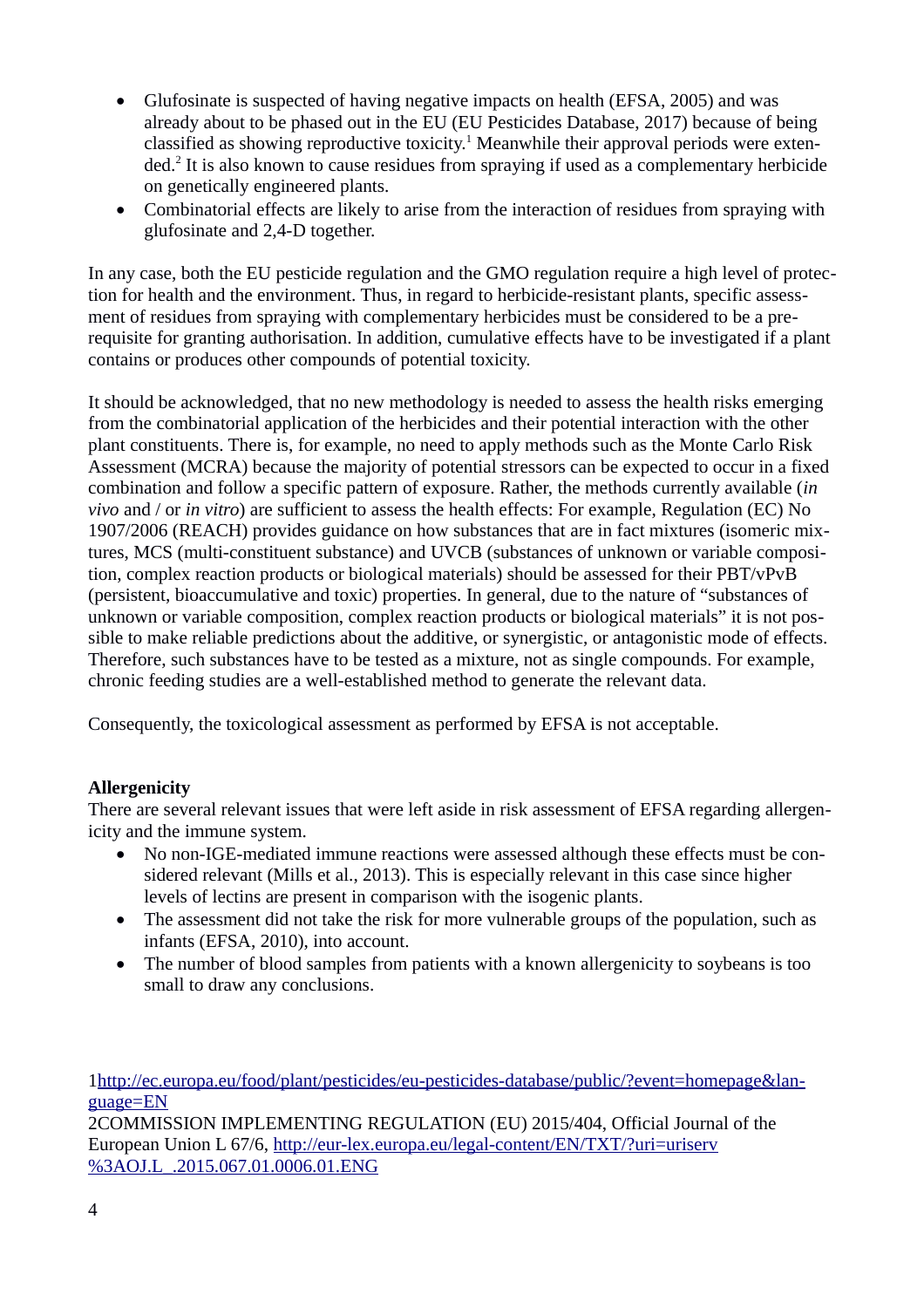An analysis published by EFSA experts and other scientists recently found that in general open questions remain regarding the allergenicity assessment of genetically engineered plants, especially in the case of engineered soybeans (Selb et al., 2017).

Overall, the assessment is insufficient to exclude impacts on the immune system.

#### **Others**

Monitoring should be case specific. Exact data on the exposure to the soybean should be made available. Possible health impacts must be monitored in detail. Controls regarding residues from spraying with glufosinate and 2,4-D have to be established. Accumulated effects that might stem from mixtures with other genetically engineered plants have to be taken into account in the monitoring plan.

#### **Conclusions and recommendations**

The risk assessment by EFSA is not acceptable in its present form. It does not identify knowledge gaps and uncertainties and fails to assess toxicity, impact on immune system and the reproductive system. The monitoring plan has to be rejected because it will not make essential data available.

#### **References**

EFSA (2017a) Scientific Opinion on an application by Dow AgroSciences LLC (EFSA GMO-NL-2011-91) for the placing on the market of genetically modified herbicide-tolerant soybean DAS-68416-4 for food and feed uses, import and processing under Regulation (EC) No 1829/2003. EFSA Journal 2017;15(2):4719, 31 pp. doi:10.2903/j.efsa.2017.4719

EFSA (2017b) Application EFSA GMO-NL-2011-91 by Dow AgroSciences LLC, Comments and opinions submitted by Member States during the three-month consultation period, Register of Questions, [http://registerofquestions.efsa.europa.eu/roqFrontend/ListOfQuestionsNoLogin?](http://registerofquestions.efsa.europa.eu/roqFrontend/ListOfQuestionsNoLogin?0&panel=ALL) [0&panel=ALL](http://registerofquestions.efsa.europa.eu/roqFrontend/ListOfQuestionsNoLogin?0&panel=ALL)

EFSA (2010) Scientific Opinion on the assessment of allergenicity of GM plants and microorganisms and derived food and feed. EFSA Journal 2010; 8(7):1700, 168 pp.

Kleter, G.A., Unsworth, J.B., Harris, C.A. (2011) The impact of altered herbicide residues in transgenic herbicide-resistant crops on standard setting for herbicide residues. Pest Managment Science, 67(10): 1193-1210.

Kraemer, L. (2012) The consumption of genetically modified plants and the potential presence of herbicide residues, legal dossier compiled on behalf of Testbiotech, [http://www.testbiotech.de/sites/default/files/Legal\\_Dossier\\_Kraemer\\_Pesticide\\_RA\\_PMP.pdf](http://www.testbiotech.de/sites/default/files/Legal_Dossier_Kraemer_Pesticide_RA_PMP.pdf)